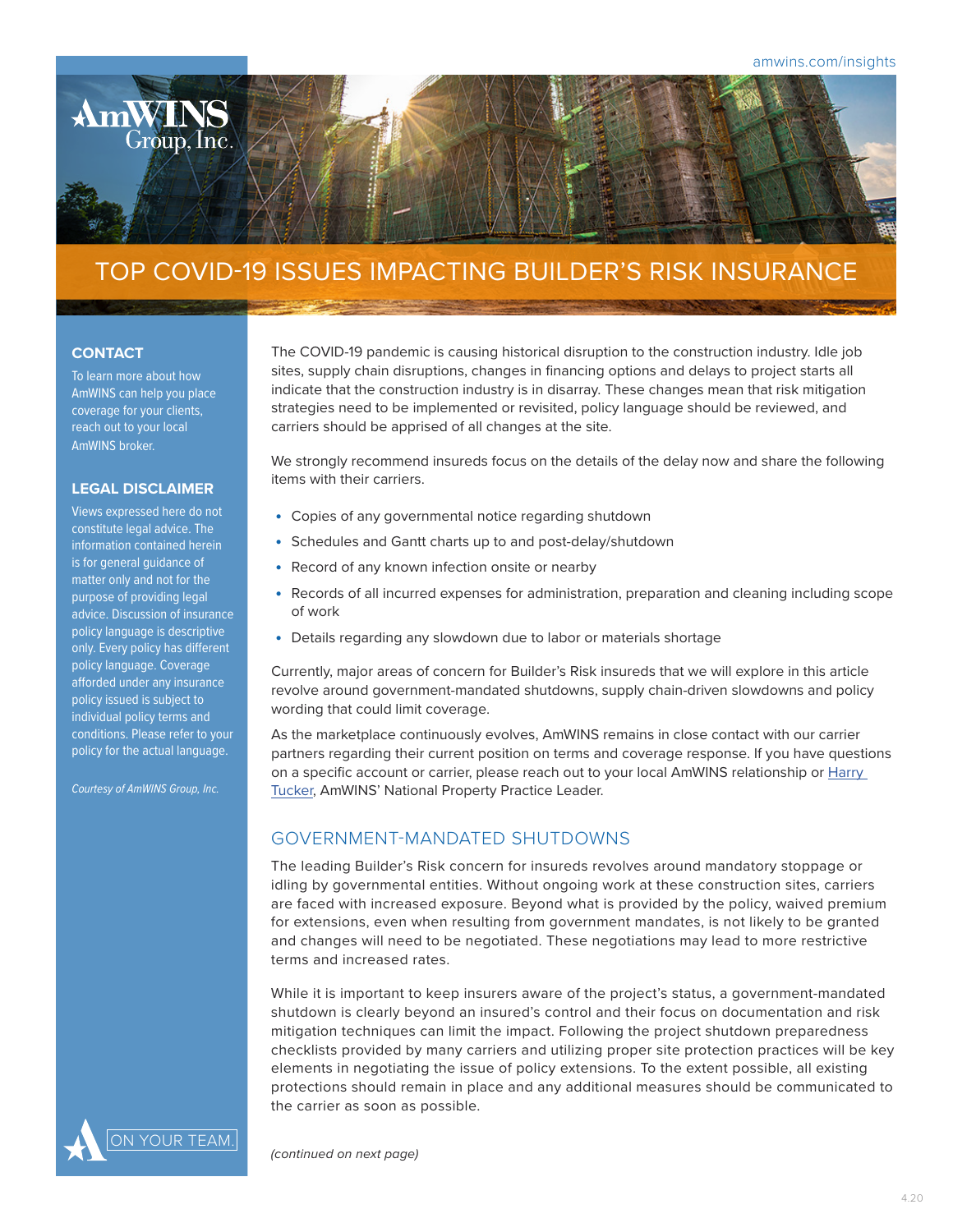#### *(continued from previous page)*

It's worth noting that while some projects are only partially shut down due to supply chain issues or other various reasons, the insured still needs to communicate the change in scope to their carrier by providing a narrative around what is happening at the work-site and impacts to weekly project reports.

We highly recommend that insureds maintain all relevant records, receipts and government notifications to evidence and bolster their negotiations. It is also important to be in close contact with your underwriter as many carriers are requiring their own specific checklists and protocols to protect sites. Beyond this, key risk mitigation techniques include the following, which are all meaningful ways to protect a site while it is idle.

- Protect the site through a 24-hour surveillance service, video surveillance or locked construction fences.
- Secure all mobile equipment and consider temperature and humidity control for all stored equipment.
- Make sure the site is well lit.
- Protect the site from water and wind damage as well as maintain proper fire protection.

It's important to reiterate that carriers will want to be aware of all techniques used to secure the site. These actions will be essential in negotiating extensions if needed.

# POLICY WORDING THAT COULD LIMIT COVERAGE

There are numerous clauses that are often found in Builder's Risk policies which should be reviewed and scrutinized for every insured. Each carrier has their own version and with so many different variations, it's important to review and understand the individual policy wording to ensure that what is being done during the delay does not unintentionally trigger these clauses.

Most Builder's Risk policies contain cessation of work, abandonment or increased hazard clauses. These are standard clauses used by insurers to protect their interest in the event a project is abandoned with no intent to return or if a material change/increase to the project occurs. Typical language mentions abandonment after a substantial amount of the structure is completed, however some carriers add "with no intention to complete it" wording. Many carriers are silent on cessation and others don't define the specific terms.

The following policy excerpts illustrate the various language used and the importance of reviewing your policy form when making and changes to the work-site.

### **Carrier A:**

### *Term of Insurance*

*Coverage provided hereunder shall attach as of the date shown on the Declarations and shall continue in full force and effect until:*

- *A. the expiration date shown on the Declarations,*
- *B. final acceptance of the INSURED PROJECT by the owner,*
- *C. abandonment of the INSURED PROJECT by the NAMED INSURED, or*
- *D. the expiration of the NAMED INSURED's interest in the INSURED PROJECT; whichever first occurs.*

#### *Increased Hazard*

*If there is a material increased hazard in the risk, change in project scope or change in project principals, the NAMED INSURED shall give notice in writing to the Company within 30 days of the NAMED INSURED's knowledge of the same. The Company shall have the right, but not the obligation, to modify the terms of insurance in accordance with the terms and conditions that would apply to the material increased hazard.*